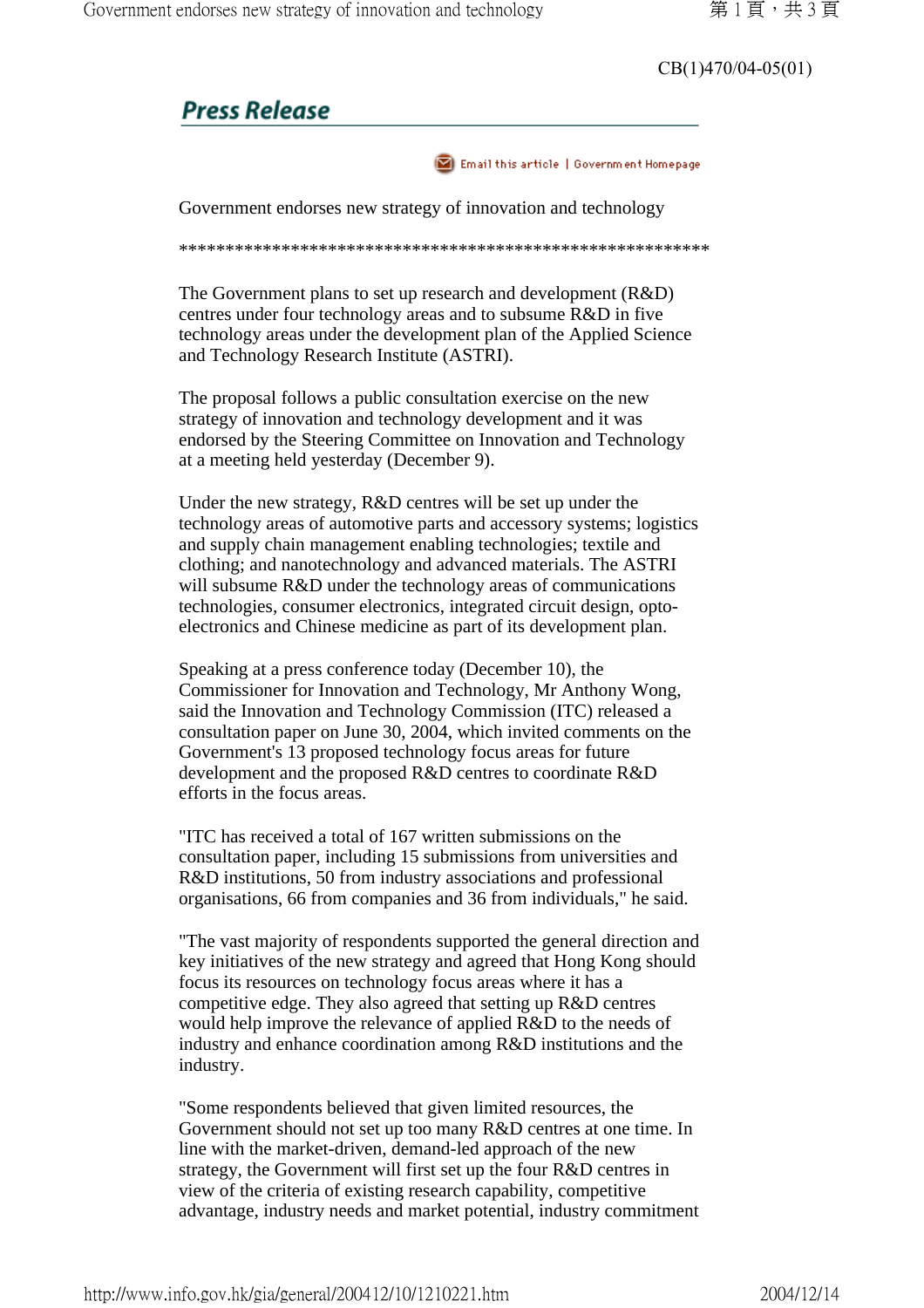and support; and clearly defined objectives for R&D centres," he added.

"On automotive parts and accessory systems, the rapid growth of the Mainland automotive industry has presented enormous opportunities for the Hong Kong industry. Taking into account the experience of the Hong Kong Productivity Council (HKPC) in the sector and the support it has been given by the industry, the HKPC will be invited to submit a proposal to host the R&D Centre.

"To consolidate its role as a major logistics hub and supply chain management (SCM) base, Hong Kong should continue to develop the necessary knowledge base in logistics and SCM enabling technologies. In particular, radio frequency identification (RFID) technology presents immense opportunities for revolutionising the industry by providing an unprecedented level of data collection and networking capability to logistics/SCM solution providers. We will invite publicly competitive bids for hosting this centre.

"The textile and clothing industry is one of Hong Kong's pillar industries. The Hong Kong Polytechnic University (PolyU) has much experience in the R&D of technologies in this area and has successfully completed many R&D projects that have brought enormous benefits to the industry. Many organisations and companies in the textile and clothing industry have pledged support for the PolyU to host the R&D Centre. The PolyU will be invited to submit a proposal to host the centre.

"Nanotechnology and advanced materials technology offer a powerful enabling technology platform that could lead to a wide spectrum of innovative products. Recognising the importance and potential of this area, the Innovation and Technology Fund (ITF) supported the establishment of the Institute of NanoMaterials and NanoTechnology at the Hong Kong University of Science and Technology (HKUST) in 2002 and the institute has been making good progress in its R&D work. To build on the existing infrastructure, the Government will invite the HKUST to expand the scope of the institute and to cooperate with other universities in becoming an R&D centre for nanotechnology and advanced materials which can provide strong support to the industry," Mr Wong said.

During the public consultation exercise, there has been strong support from the industry for strengthening R&D capability in communications technologies, consumer electronics, integrated circuit design and opto-electronics. These areas were identified by the ASTRI as its research priority areas in its new five-year plan. In addition, the Hong Kong Jockey Club Institute of Chinese Medicine (HKJCICM), a subsidiary of ASTRI, has already been set up to promote R&D in Chinese medicine in Hong Kong. As such, ASTRI is well positioned to undertake R&D in these five technology areas under its existing operation infrastructure. The Government will invite ASTRI to make a proposal on its plans under the new framework to pursue R&D in these five focus areas.